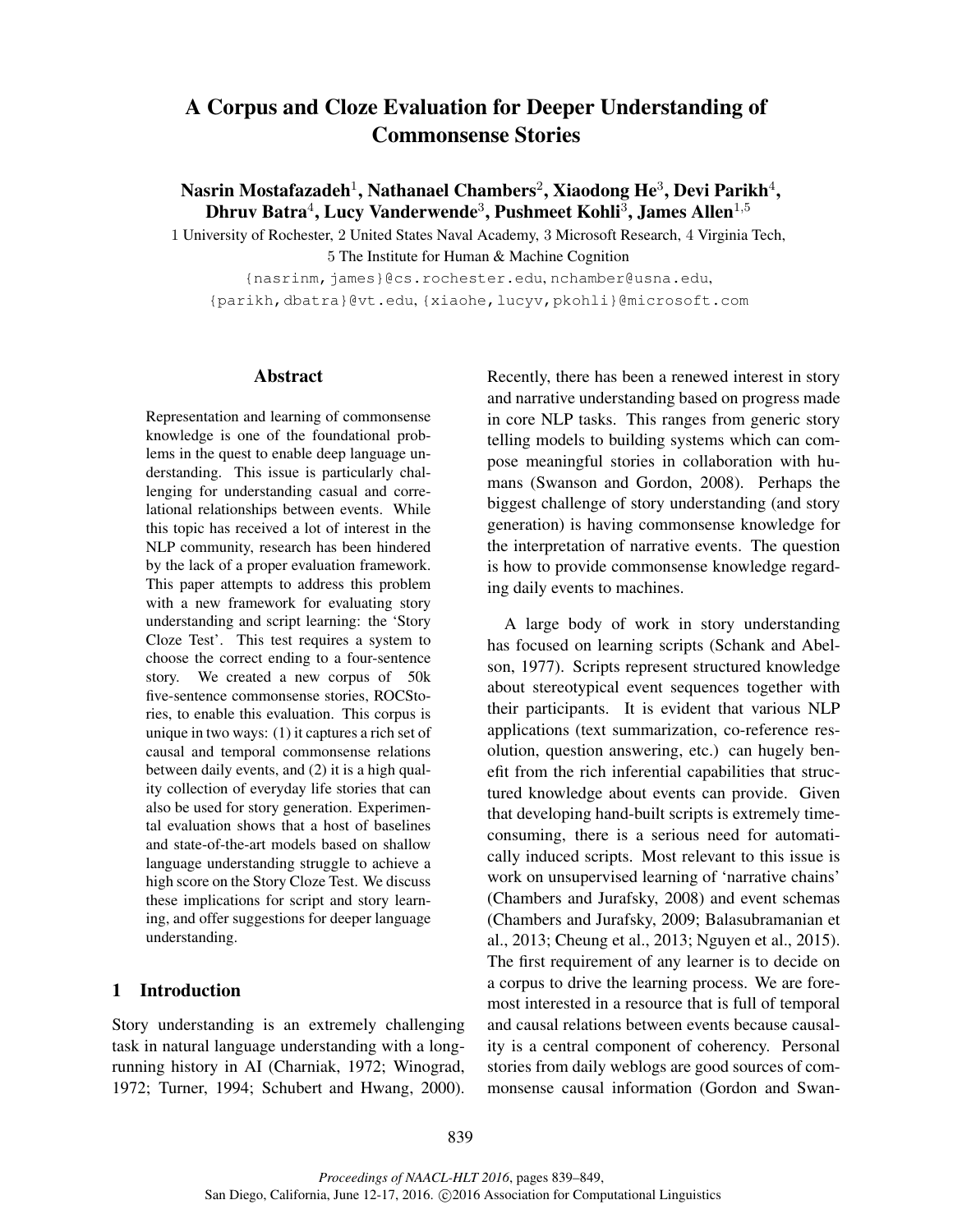son, 2009; Manshadi et al., 2008), but teasing out useful information from noisy blog entries is a problem of its own. Consider the following snippet from ICWSM 2011 Spinn3r Dataset of Weblog entries (Burton et al., 2009):

"I had an interesting day in the studio today. It was so interesting that I took pictures along the way to describe it to you. Sometimes I like to read an autobiography/biography to discover how someone got from there to here.....how they started, how they traveled in mind and spirit, what made them who they are now. Well, today, my work was a little like that."

This text is full of discourse complexities. A host of challenging language understanding tasks are required to get at the commonsense knowledge embedded within such text snippets. What is needed is a simplified version of these narratives. This paper introduces a new corpus of such short commonsense stories. With careful prompt design and multiple phases of quality control, we collected 50k high quality five-sentence stories that are full of stereotypical causal and temporal relations between events. The corpus not only serves as a resource for learning commonsense narrative schemas, but is also suitable for training story generation models. We describe this corpus in detail in Section 3.

This new corpus also addresses a problem facing script learning over the past few years. Despite the attention scripts have received, progress has been inhibited by the lack of a systematic evaluation framework. A commonly used evaluation is the 'Narrative Cloze Test' (Chambers and Jurafsky, 2008) in which a system predicts a held-out event (a verb and its arguments) given a set of observed events. For example, the following is one such test with a missing event:  ${X \text{ threw}}$ , pulled X, told X, ???, X completed $\}^1$ . As is often the case, several works now optimize to this specific test, achieving higher scores with shallow techniques. This is problematic because the models often are not learning commonsense knowledge, but rather how to beat the shallow test.

This paper thus introduces a new evaluation framework called the Story Cloze Test. Instead of predicting an event, the system is tasked with choosing an entire sentence to complete the given story.

We collected 3,742 doubly verified Story Cloze Test cases. The test is described in detail in Section 4.

Finally, this paper proposes several models, including the most recent state-of-the-art approaches for the narrative cloze test, for tackling the Story Cloze Test. The results strongly suggest that achieving better than random or constant-choose performance requires richer semantic representation of events together with deeper levels of modeling the semantic space of stories. We believe that switching to the Story Cloze Test as the empirical evaluation framework for story understanding and script learning can help direct the field to a new direction of deeper language understanding.

### 2 Related Work

Several lines of research have recently focused on learning narrative/event representations. Chambers and Jurafsky first proposed narrative chains (Chambers and Jurafsky, 2008) as a partially ordered set of narrative events that share a common actor called the 'protagonist'. A narrative event is a tuple of an event (a verb) and its participants represented as typed dependencies. Several expansions have since been proposed, including narrative schemas (Chambers and Jurafsky, 2009), script sequences (Regneri et al., 2010), and relgrams (Balasubramanian et al., 2013). Formal probabilistic models have also been proposed to learn event schemas and frames (Cheung et al., 2013; Bamman et al., 2013; Chambers, 2013; Nguyen et al., 2015). These are trained on smaller corpora and focus less on large-scale learning. A major shortcoming so far is that these models are mainly trained on news articles. Little knowledge about everyday life events are learned.

Several groups have directly addressed script learning by focusing exclusively on the narrative cloze test. Jans et al. (Jans et al., 2012) redefined the test to be a text ordered sequence of events, whereas the original did not rely on text order (Chambers and Jurafsky, 2008). Since then, others have shown language-modeling techniques perform well (Pichotta and Mooney, 2014a; Rudinger et al., 2015). This paper shows that these approaches struggle on the richer Story Cloze evaluation.

There has also been renewed attention toward natural language comprehension and commonsense

<sup>&</sup>lt;sup>1</sup>Narrative cloze tests were not meant to be human solvable.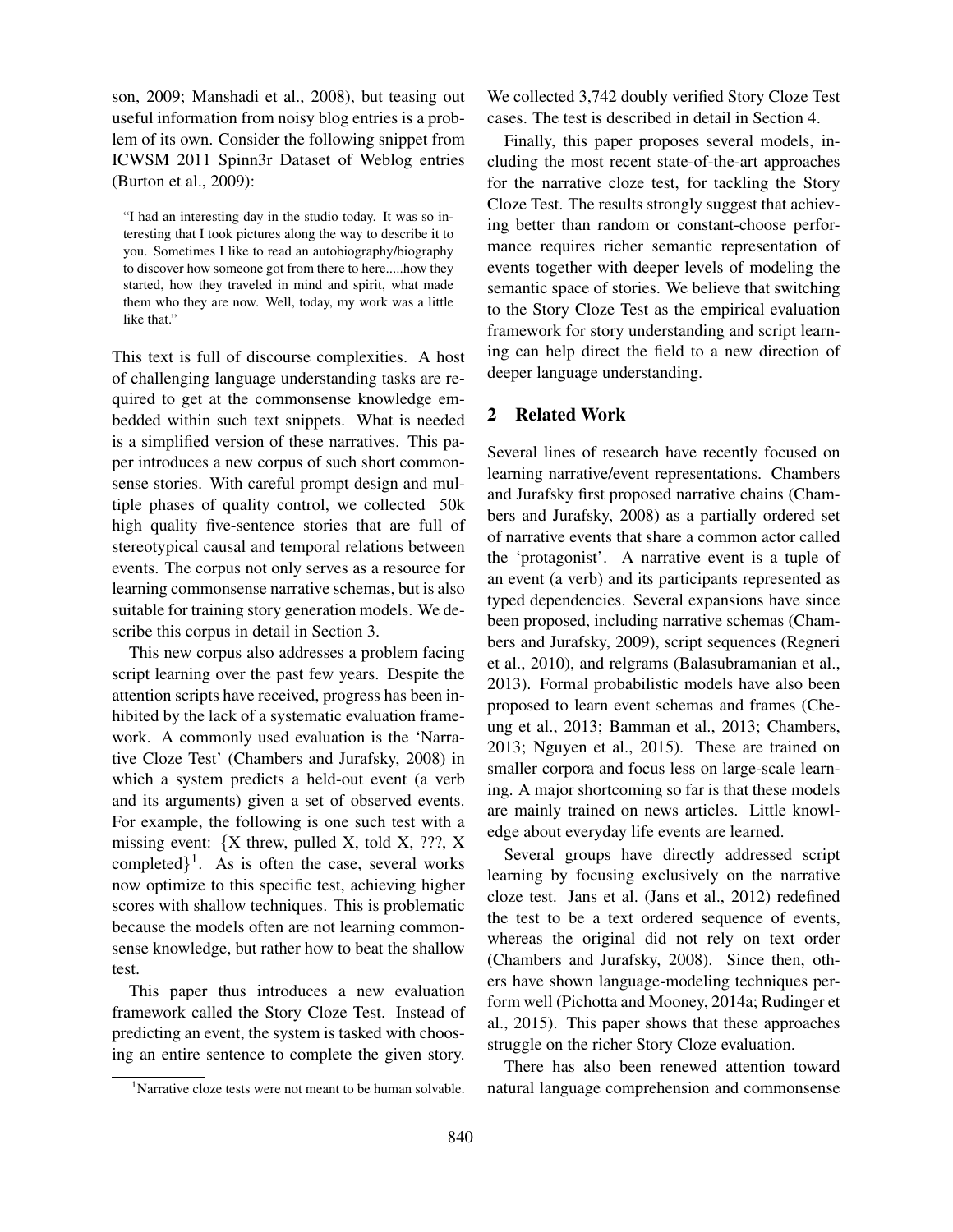reasoning (Levesque, 2011; Roemmele et al., 2011; Bowman et al., 2015). There are a few recent frameworks for evaluating language comprehension (Hermann et al., 2015; Weston et al., 2015), including the MCTest (Richardson et al., 2013) as a notable one. Their framework also involves story comprehension, however, their stories are mostly fictional, on average 212 words, and geared toward children in grades 1-4. Some progress has been made in story understanding by limiting the task to the specific domains and question types. This includes research on understanding newswire involving terrorism scripts (Mueller, 2002), stories about people in a restaurant where a reasonable number of questions about time and space can be answered (Mueller, 2007), and generating stories from fairy tales (McIntyre and Lapata, 2009). Finally, there is a rich body of work on story plot generation and creative or artistic story telling (Méndez et al., 2014; Riedl and León, 2008). This paper is unique to these in its corpus of short, simple stories with a wide variety of commonsense events. We show these to be useful for learning, but also for enabling a rich evaluation framework for narrative understanding.

### 3 A Corpus of Short Commonsense Stories

We aimed to build a corpus with two goals in mind:

- 1. The corpus contains a *variety* of commonsense causal and temporal relations between everyday events. This enables learning narrative structure across a range of events, as opposed to a single domain or genre.
- 2. The corpus is a high quality collection of nonfictional daily short life stories, which can be used for training rich coherent story-telling models.

In order to narrow down our focus, we carefully define a narrative or story as follows: 'A narrative or story is anything which is told in the form of a causally (logically) linked set of events involving some shared characters'. The classic definition of a story requires having a plot, (e.g., a character following a goal and facing obstacles), however, here we are not concerned with how entertaining or dramatic the stories are. Instead, we are concerned with the essence of actually being a logically meaningful story. We follow the notion of 'storiness' (Forster, 1927; Bailey, 1999), which is described as "the expectations and questions that a reader may have as the story develops", where expectations are 'common-sense logical inferences' made by the imagined reader of the story.

We propose to satisfy our two goals by asking hundreds of workers on Amazon Mechanical Turk (AMT) to write novel five-sentence stories. The fivesentence length gives enough context to the story without allowing room for sidetracks about less important or irrelevant information in the story. In this Section we describe the details about how we collected this corpus, and provide statistical analysis.

### 3.1 Data Collection Methodology

Crowdsourcing this corpus makes the data collection scalable and adds to the diversity of stories. We tested numerous pilots with varying prompts and instructions. We manually checked the submitted stories in each pilot and counted the number of submissions which did not have our desired level of coherency or were specifically fictional or offensive. Three people participated in this task and they iterated over the ratings until everyone agreed with the next pilot's prompt design. We achieved the best results when we let the workers write about anything they have in mind, as opposed to mandating a prespecified topic. The final crowdsourcing prompt can be found in supplementary material.

The key property that we had enforced in our final prompt was the following: the story should read like a coherent story, with a specific *beginning* and *ending*, where *something happens* in between. This constraint resulted in many causal and temporal links between events. Table 1 shows the examples we provided to the workers for instructing them about the constraints. We set a limit of 70 characters to the length of each sentence. This prevented multi-part sentences that include unnecessary details. The workers were also asked to provide a title that best describes their story. Last but not least, we instructed the workers not to use quotations in their sentences and avoid using slang or informal language.

Collecting high quality stories with these constraints gives us a rich collection of commonsense stories which are full of stereotypical inter-event re-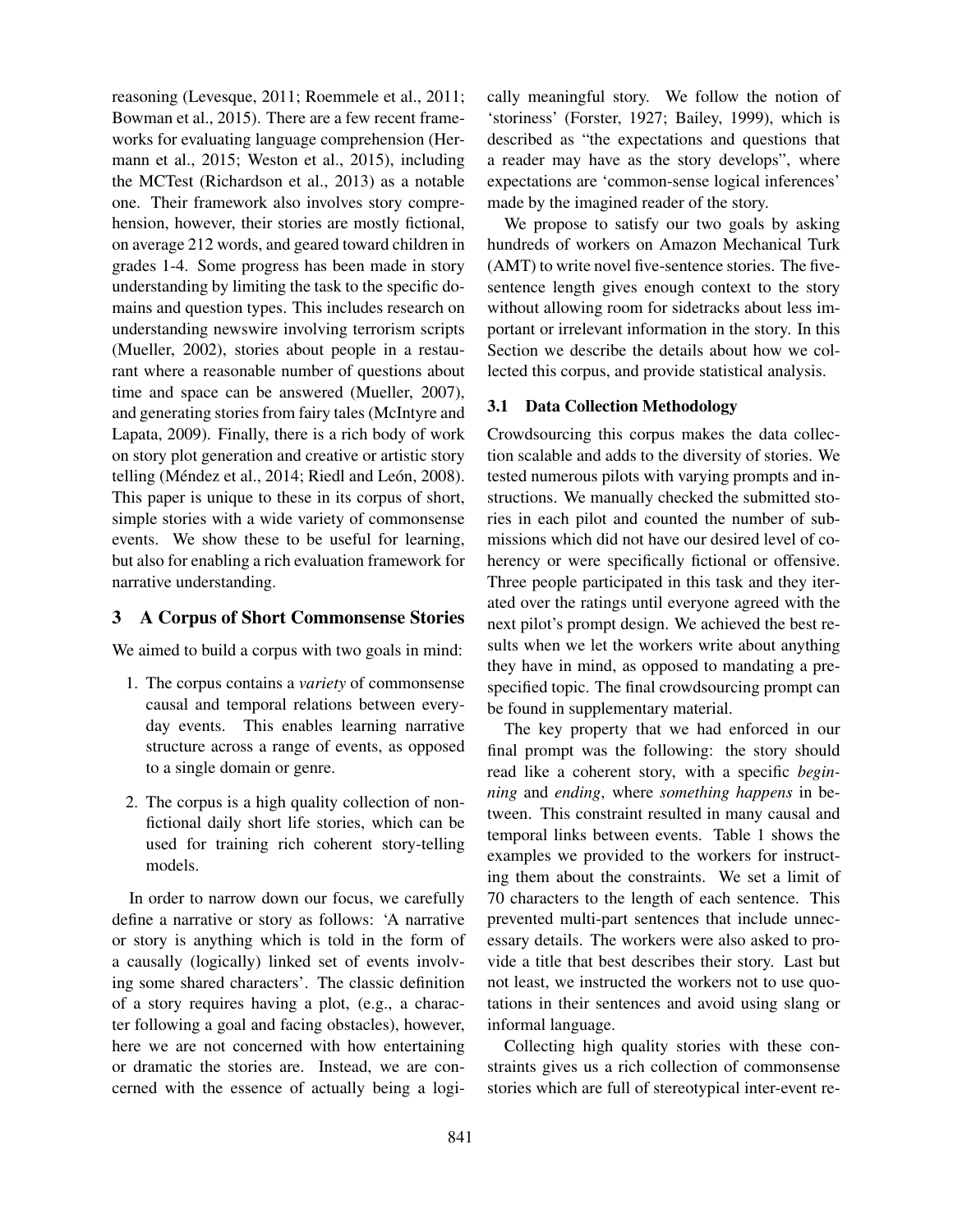- X The little puppy thought he was a great basketball player. He challenged the kitten to a friendly game. The kitten agreed. Kitten started to practice really hard. Eventually the kitten beat the puppy by 40 points.
- Bill thought he was a great basketball player. He challenged Sam to a friendly game. Sam agreed. Sam started to practice really hard. Eventually Sam beat Bill by 40 points.
- I am happy with my life. I have been kind. I have been successful. I work out. Why not be happy when you can?
- The city is full of people and offers a lot of things to do. One of my favorite things is going to the outdoor concerts. I also like visiting the different restaurants and museums. There is always something exciting to do in the city.
- The Smith family went to the family beach house every summer. They loved the beach house a lot. Unfortunately there was a bad hurricane once. Their beach house was washed away. Now they lament the loss of their beach house every summer.
- X. Miley was in middle school. <del>She lived in an apartment</del>. Once Miley made a mistake and cheated in one of her exams. She tried to hide the truth from her parents. After her parents found out, they grounded her for a month.
- $\checkmark$ Miley was in middle school. She usually got good grades in school . Once Miley made a mistake and cheated in one of her exams. She tried to hide the truth from her parents. After her parents found out, they grounded her for a month.

Table 1: Examples of good and bad stories provided to the crowd-sourced workers. Each row emphasizes one of the three properties that each story should satisfy: (1) being realistic, (2) having clear beginning and ending, and (3) not stating anything irrelevant to the story.

 $X$ *challenge*  $Y - Y$  *agree* play —  $Y$  *practice* —  $Y$  *beat* X Figure 1: An example narrative chain with characters X and Y.

lations. For example, from the good story in first row of Table 1, one can extract the narrative chain represented in Figure 1. Developing a better semantic representation for narrative chains which can capture rich inter-event relations in these stories is a topic of future work.

Quality Control: One issue with crowdsourcing is how to instruct non-expert workers. This task is a type of creative writing, and is trickier than classification and tagging tasks. In order to ensure we get qualified workers, we designed a qualification test on AMT in which the workers had to judge whether or not a given story (total five stories) is an acceptable one. We used five carefully selected stories to be a part of the qualification test. This not only eliminates any potential spammers on AMT, but also provides us with a pool of creative story writers. Furthermore, we qualitatively browsed through the submissions and gave the workers detailed feedback before approving their submissions. We often bonused our top workers, encouraging them to write new stories on a daily basis.

Statistics: Figure 2 shows the distribution of number of tokens of different sentence positions. The first sentence tends to be shorter, as it usually introduces characters or sets the scene, and the fifth sentence is longer, providing more detailed conclusions to the story. Table 2 summarizes the statistics of our crowdsourcing effort. Figure 3 shows the distribution of the most frequent 50 events in the corpus. Here we count event as any hyponym of 'event' or 'process' in WordNet (Miller., 1995). The top two events, 'go' and 'get', each comprise less than 2% of all the events, which illustrates the rich diversity of the corpus.



Figure 2: Number of tokens in each sentence position.

| # submitted stories                      | 49,895 |
|------------------------------------------|--------|
| # approved stories                       | 49,255 |
| # workers participated                   | 932    |
| Average # stories by one worker          | 52.84  |
| Max # stories written by one worker      | 3,057  |
| Average work time among workers (minute) | 4.80   |
| Median work time among workers (minute)  | 2.16   |
| Average payment per story (cents)        | 26     |
|                                          |        |

Table 2: Crowdsourcing worker statistics.

Figure 4 visualizes the n-gram distribution of our story titles, where each radial path indicates an n-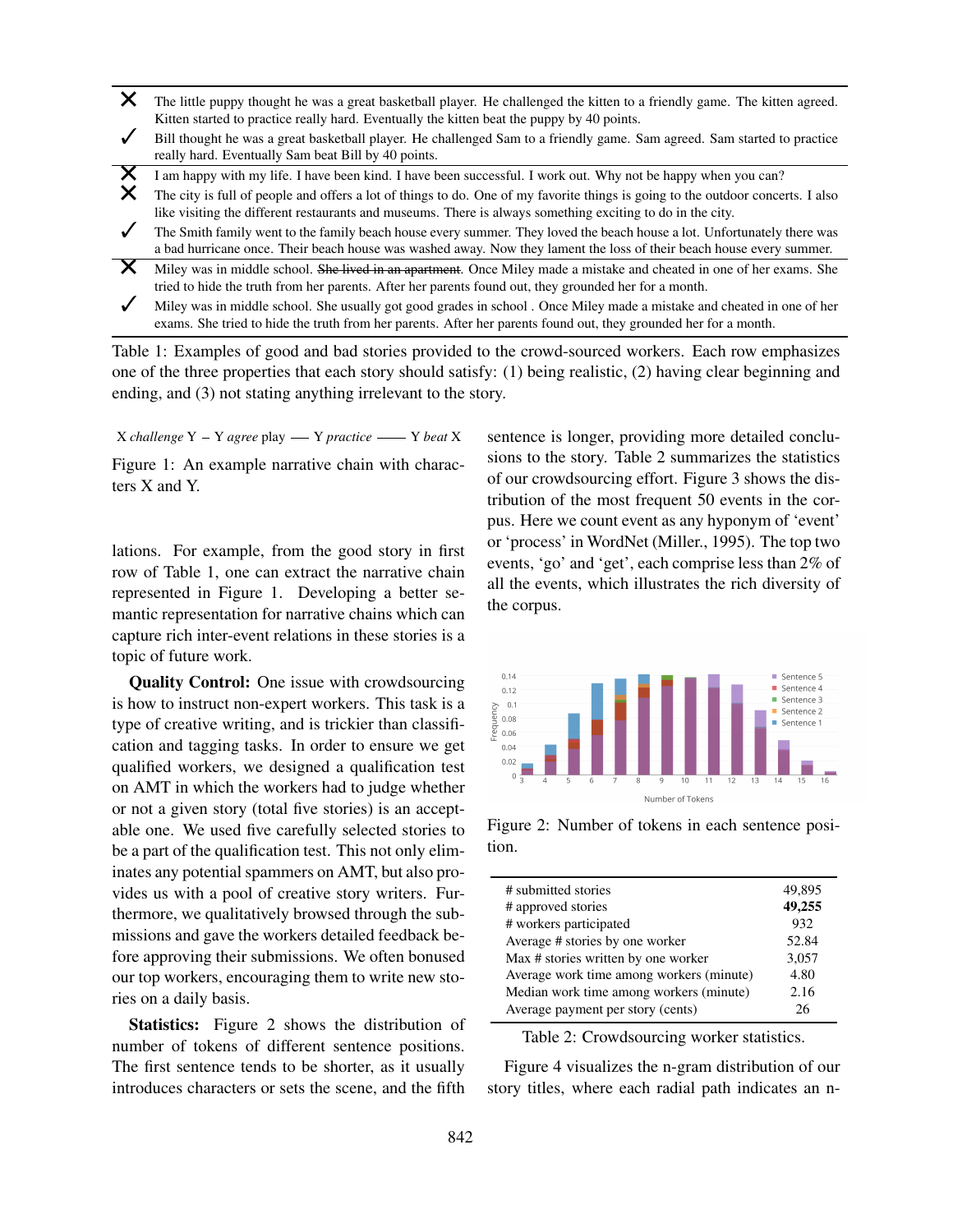

Figure 3: Distribution of top 50 events in our corpus.

gram sequence. For this analysis we set n=5, where the mean number of tokens in titles is 9.8 and median is 10. The 'end' token distinguishes the actual ending of a title from five-gram cut-off. This figure demonstrates the range of topics that our workers have written about. The full circle reflects on 100% of the title n-grams and the n-gram paths in the faded 3/4 of the circle comprise less than 0.1% of the ngrams. This further demonstrates that the range of topics covered by our corpus is quite diverse. A full dynamic visualization of these n-grams can be found here: http://goo.gl/Qhg60B.



Figure 4: N-gram distribution of story titles.

#### 3.2 Corpus Release

The corpus is publicly available to the community and can be accessed through http: //cs.rochester.edu/nlp/rocstories, which will be grown even further over the coming years. Given the quality control pipeline and the creativity required from workers, data collection goes slowly.

We are also making available semantic parses of these stories. Since these stories are not newswire, off-the-shelf syntactic and shallow semantic parsers for event extraction often fail on the language. To address this issue, we customized search parameters and added a few lexical entries<sup>2</sup> to TRIPS broad-coverage semantic parser<sup>3</sup>, optimizing its performance on our corpus. TRIPS parser (Allen et al., 2008) produces state-of-the-art logical forms for input stories, providing sense disambiguated and ontology-typed rich deep structures which enables event extraction together with semantic roles and coreference chains throughout the five sentences.

### 3.3 Temporal Analysis

Being able to temporally order events in the stories is a pre-requisite for complete narrative understanding. Temporal analysis of the events in our short commonsensical stories is an important topic of further research on its own. In this Section, we summarize two of our analyses regarding the nature of temporal ordering of events in our corpus.

Shuffling Experiment: An open question in any text genre is how text order is related to temporal order. Do the sentences follow the real-world temporal order of events? This experiment shuffles the stories and asks AMT workers to arrange them back to a coherent story. This can shed light on the correlation between the original position of the sentences and the position when another human rearranges them in a commonsensically meaningful way. We set up this experiment as follows: we sampled two sets of 50 stories from our corpus: *Good-Stories*<sup>50</sup> and *Random-Stories*50. *Good-Stories*<sup>50</sup> 4 is sampled from a set of stories written by top workers

<sup>&</sup>lt;sup>2</sup>For example, new informal verbs such as 'vape' or 'vlog' have been added to the lexicon of this semantic parser.

<sup>3</sup>http://trips.ihmc.us/parser/cgi/step

<sup>4</sup>This set can be found here: https://goo.gl/VTnJ9s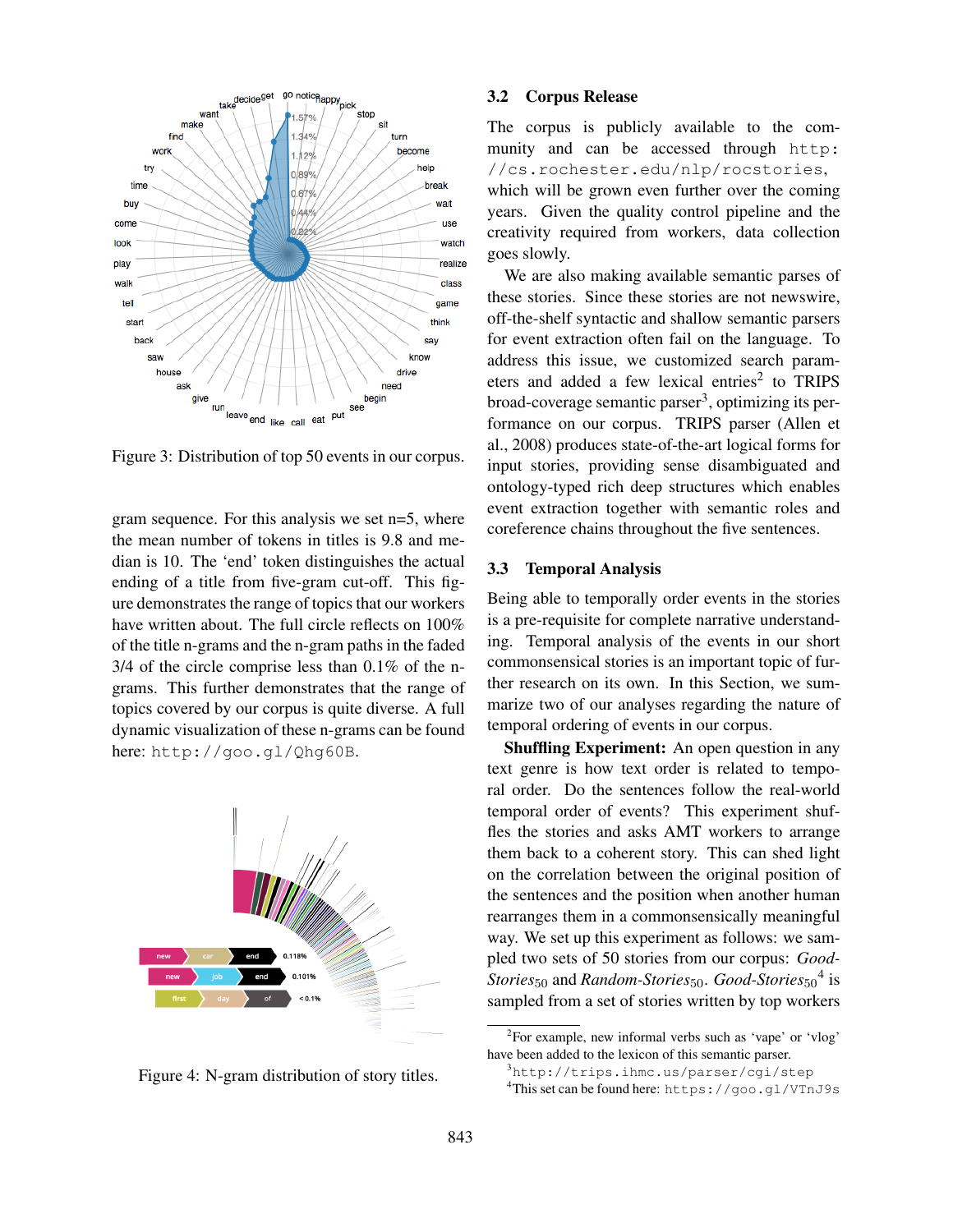|                                                                          | Good-Stories <sub>50</sub> | Random-Stories <sub>50</sub> |
|--------------------------------------------------------------------------|----------------------------|------------------------------|
| % perfectly ordered, taking majority ordering for each of the 50 stories | 100                        | 86                           |
| % all sentences perfectly ordered, out of 250 orderings                  | 95.2                       | 82.4                         |
| $\%$ < 1 sentences misplaced, rest flow correctly, out of 250 orderings  | 98.0                       | 96.0                         |
| % correct placements of each position, 1 to 5                            | 98.8, 97.6, 96, 96, 98.8   | 95.6, 86, 86.8, 91.2, 96.8   |

Table 3: Results from the human temporal shuffling experiment.

who have shown shown consistent quality throughout their submissions. *Random-Stories*<sup>5</sup> is a random sampling from all the stories in the corpus. Then we randomly shuffled the sentences in each story and asked five crowd workers on AMT to rearrange the sentences.

Table 3 summarizes the results of this experiment. The first row shows the result of ordering if we take the absolute majority ordering of the five crowd workers as the final ordering. The second row shows the result of ordering if we consider each of the 250 (50 stories x 5 workers ordering each one) ordering cases independently. As shown, the good stories are perfectly ordered with very high accuracy. It is important to note that this specific set rarely had any linguistic adverbials such as 'first', 'then', etc. to help human infer the ordering, so the main factors at play are the following: (1) the commonsensical temporal and causal relation between events (narrative schemas), e.g., human knows that first someone loses a phone then starts searching; (2) the natural way of narrating a story which starts with introducing the characters and concludes the story at the end. The role of the latter factor is quantified in the misplacement rate of each position reported in Table 3, where the first and last sentences are more often correctly placed than others. The high precision of ordering in sentences 2 up to 4 further verifies the richness of our corpus in terms of logical relation between events.

TimeML Annotation: TimeML-driven analysis of these stories can give us finer-grained insight about temporal aspect of the events in this corpus. We performed a simplified TimeML-driven (Pustejovsky et al., 2003) expert annotation of a sample of 20 stories<sup>6</sup>. Among all the temporal links (TLINK) annotated, 62% were 'before' and 10% were 'simultaneous'. We were interested to know if the actual text order mirrors real-world order of events. We

found that sentence order matches TimeML order 55% of the time. A more comprehensive study of temporal and causal aspects of these stories requires defining a specific semantic annotation framework which covers not only temporal but also causal relations between commonsense events. This is captured in a recent work which introduces a Causal and Temporal Relation Scheme (CaTeRS) for semantic annotation of event structures (Mostafazadeh et al., 2016).

## 4 A New Evaluation Framework

As described earlier in the introduction, the common evaluation framework for script learning is the 'Narrative Cloze Test' (Chambers and Jurafsky, 2008), where a system generates a ranked list of guesses for a missing event, given some observed events. The original goal of this test was to provide a comparative measure to evaluate narrative knowledge. However, gradually, the community started optimizing towards the performance on the test itself, achieving higher scores without demonstrating narrative knowledge learning. For instance, generating the ranked list according to the event's corpus frequency (e.g., always predicting 'X said') was shown to be an extremely strong baseline (Pichotta and Mooney, 2014b). Originally, narrative cloze test chains were extracted by hand and verified as gold chains. However, the cloze test chains used in all of the most recent works are not human verified as gold.

It is evident that there is a need for a more systematic automatic evaluation framework which is more in line with the original deeper script/story understanding goals. It is important to note that reordering of temporally shuffled stories (Section 3.3) can serve as a framework to evaluate a system's story understanding. However, reordering can be achieved to a degree by using various surface features such as adverbials, so this cannot be a foolproof story understanding evaluation framework. Our ROCStories corpus enables a brand new framework for evaluating story understanding, called the *'Story Cloze*

<sup>5</sup>This set can be found here: https://goo.gl/pgm2KR <sup>6</sup>The annotation is available: http://goo.gl/7qdNsb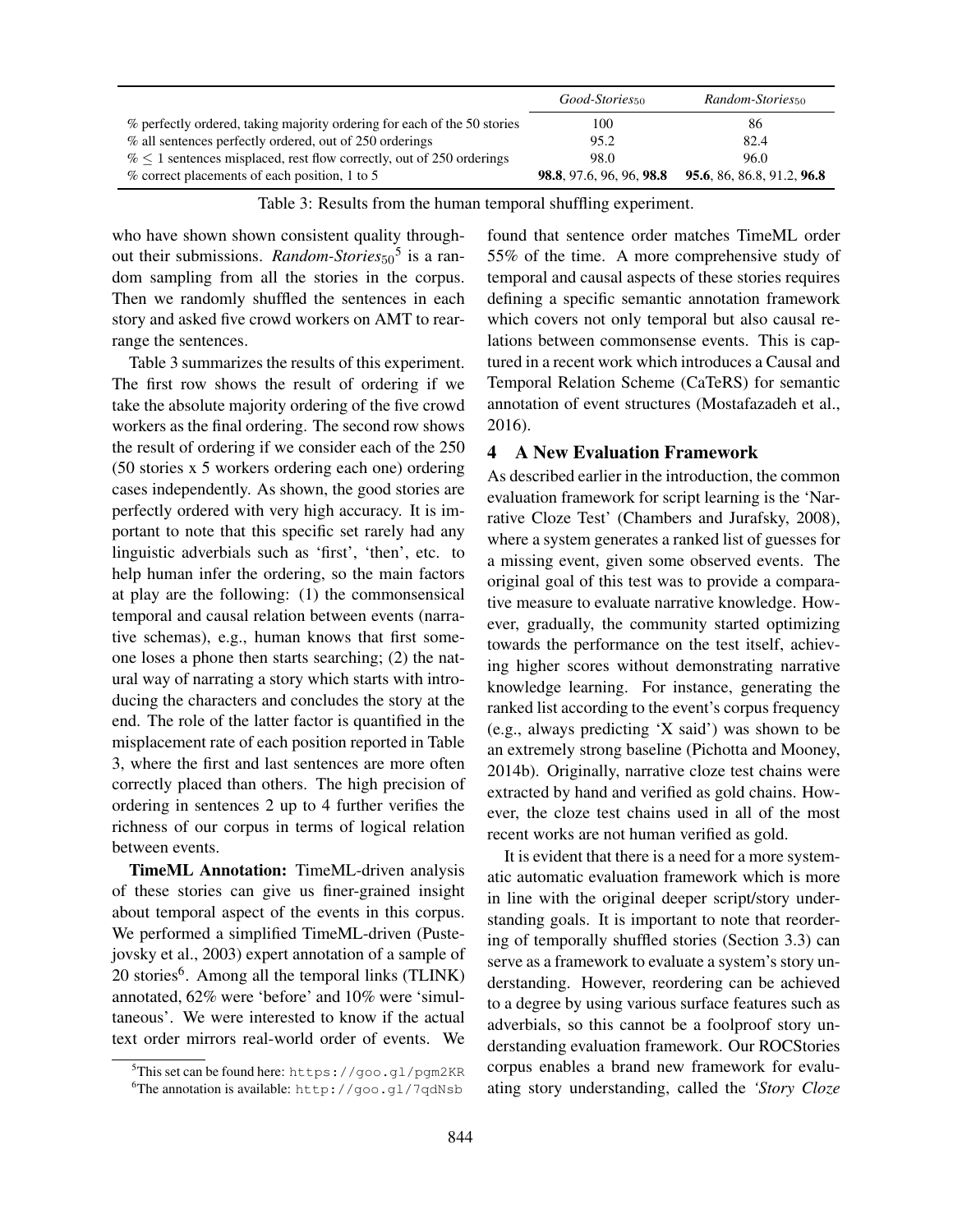*Test'*.

### 4.1 Story Cloze Test

The cloze task (Taylor, 1953) is used to evaluate a human (or a system) for language understanding by deleting a random word from a sentence and having a human fill in the blank. We introduce 'Story Cloze Test', in which a system is given a four-sentence 'context' and two alternative endings to the story, called 'right ending' and 'wrong ending'. Hence, in this test the fifth sentence is blank. Then the system's task is to choose the right ending. The 'right ending' can be viewed as 'entailing' hypothesis in a classic Recognizing Textual Entailment (RTE) framework (Giampiccolo et al., 2007), and 'wrong' ending can be seen as the 'contradicting' hypothesis. Table 4 shows three example Story Cloze Test cases.

Story Cloze Test will serve as a generic story understanding evaluation framework, also applicable to evaluation of story generation models (for instance by computing the log-likelihoods assigned to the two ending alternatives by the story generation model), which does not necessarily imply requirement for explicit narrative knowledge learning. However, it is safe to say that any model that performs well on Story Cloze Test is demonstrating some level of deeper story understanding.

### 4.2 Data Collection Methodology

We randomly sampled 13,500 stories from ROCStories Corpus and presented only the first four sentences of each to AMT workers. For each story, a worker was asked to write a 'right ending' and a 'wrong ending'. The workers were prompted to satisfy two conditions: (1) the sentence should follow up the story by sharing at least one of the characters of the story, and (2) the sentence should be entirely realistic and sensible when read in isolation. These conditions make sure that the Story Cloze Test cases are not trivial. More details on this setup is described in the supplementary material.

Quality Control: The accuracy of the Story Cloze Test can play a crucial role in directing the research community in the right trajectory. We implemented the following two-step quality control:

1. Qualification Test: We designed a qualification

test for this task, where the workers had to choose whether or not a given 'right ending' and 'wrong ending' satisfy our constraints. At this stage we collected 13,500 cloze test cases.

2. Human Verification: In order to further validate the cloze test cases, we compiled the 13,500 Story Cloze Test cases into  $2 \times 13,500 = 27,000$ full five-sentence stories. Then for each story we asked three crowd workers to verify whether or not the given sequence of five sentences makes sense as a meaningful and coherent story, rating within  $\{-1, 0, 1\}$ . Then we filtered cloze test cases which had 'right ending' with all ratings 1 and 'wrong ending' with all ratings 0. This process ensures that there are no boundary cases of 'right ending' and 'wrong ending'. This resulted in final 3,742 test cases, which was randomly divided into validation and test Story Cloze Test sets. We also made sure to remove the original stories used in the validation and test set from our ROCStories Corpus.

Statistics: Table 5 summarizes the statistics of our crowdsourcing effort. The Story Cloze Test sets can also be accessed through our website.

### 5 Story Cloze Test Models

In this Section we demonstrate that Story Cloze Test cannot be easily tackled by using shallow techniques, without actually understanding the underlying narrative. Following other natural language inference frameworks such as RTE, we evaluate system performance according to basic accuracy measure, which is defined as  $\frac{\text{\#correct}}{\text{\#test cases}}$ . We present the following baselines and models for tackling Story Cloze Test. All of the models are tested on the validation and test Story Cloze sets, where only the validation set could be used for any tuning purposes.

1. Frequency: Ideally, the Story Cloze Test cases should not be answerable without the context. For example, if for some context the two alternatives are 'He was mad after he won'<sup>7</sup> and 'He was cheerful after he won', the first alternative is simply less probable in real world than the other one. This baseline chooses the alternative with higher

 $7$ Given our prompt that the 'wrong ending' sentences should make sense in isolation, such cases should be rare in our dataset.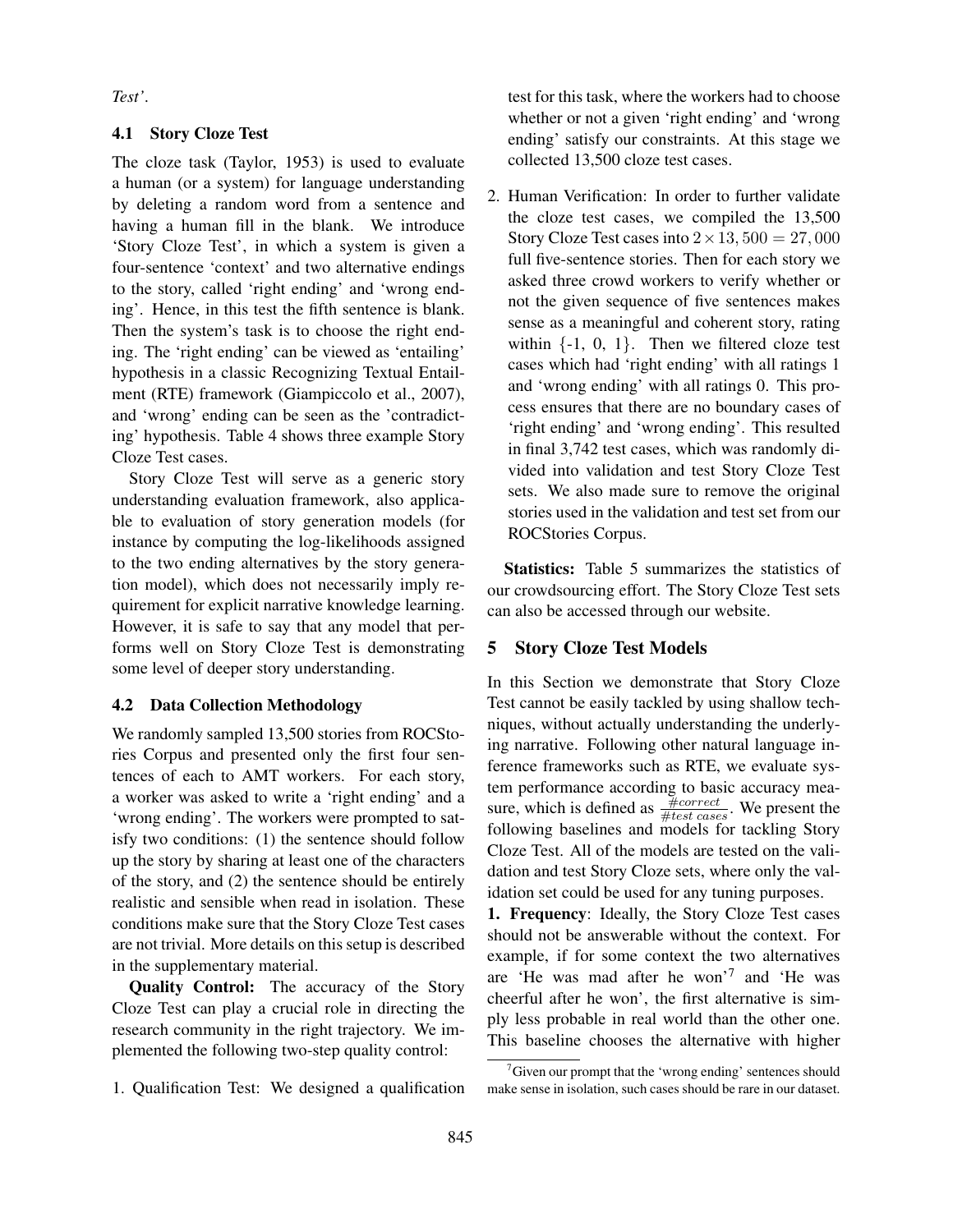| <b>Context</b>                                                 | <b>Right Ending</b>                                 | <b>Wrong Ending</b>           |
|----------------------------------------------------------------|-----------------------------------------------------|-------------------------------|
| Tom and Sheryl have been together for two years. One day,      | Tom asked Sheryl to marry him.                      | He wiped mud off of his boot. |
| they went to a carnival together. He won her several stuffed   |                                                     |                               |
| bears, and bought her funnel cakes. When they reached the      |                                                     |                               |
| Ferris wheel, he got down on one knee.                         |                                                     |                               |
| Karen was assigned a roommate her first year of college.       | Karen became good friends Karen hated her roommate. |                               |
| Her roommate asked her to go to a nearby city for a concert.   | with her roommate.                                  |                               |
| Karen agreed happily. The show was absolutely exhilarat-       |                                                     |                               |
| ing.                                                           |                                                     |                               |
| Jim got his first credit card in college. He didn't have a job | Jim decided to devise a plan for                    | Jim decided to open another   |
| so he bought everything on his card. After he graduated he     | repayment.                                          | credit card.                  |
| amounted a \$10,000 debt. Jim realized that he was foolish     |                                                     |                               |
| to spend so much money.                                        |                                                     |                               |

| Table 4: Three example Story Cloze Test cases, completed by our crowd workers. |
|--------------------------------------------------------------------------------|
|--------------------------------------------------------------------------------|

| # cases collected                         | 13,500 |
|-------------------------------------------|--------|
| # workers participated                    | 282    |
| Average # cases written by one worker     | 47.8   |
| Max # cases written by one worker         | 1461   |
| Average payment per test case (cents)     | 10     |
| Size of the final set (verified by human) | 3.744  |

Table 5: Statistics for crowd-sourcing Story Cloze Test instances.

search engine<sup>8</sup> hits of the main event (verb) together with its semantic roles (e.g., 'I\*poison\*flowers' vs 'I\*nourish\*flowers'). We extract the main verb and its corresponding roles using TRIPS semantic parser.

2. N-gram Overlap: Simply chooses the alternative which shares more n-grams with the context. We compute Smoothed-BLEU (Lin and Och, 2004) score for measuring up to four-gram overlap of an alternative and the context.

3. GenSim: Average Word2Vec: Choose the hypothesis with closer average word2vec (Mikolov et al., 2013) embedding to the average word2vec embedding of the context. This is basically an enhanced word overlap baseline, which accounts for semantic similarity.

4. Sentiment-Full: Choose the hypothesis that matches the average sentiment of the context. We use the state-of-the-art sentiment analysis model (Manning et al., 2014) which assigns a numerical value from 1 to 5 to a sentence.

5. Sentiment-Last: Choose the hypothesis that matches the sentiment of the last context sentence.

6. Skip-thoughts Model: This model uses Skipthoughts' Sentence2Vec embedding (Kiros et al., 2015) which models the semantic space of novels. This model is trained on the 'BookCorpus' (Zhu et al., 2015) (containing 16 different genres) of over 11,000 books. We use the skip-thoughts embedding of the alternatives and contexts for making decision the same way as with GenSim model.

7. Narrative Chains-AP: Implements the standard approach to learning chains of narrative events based on Chambers and Jurafsky (2008). An event is represented as a verb and a typed dependency (e.g., the *subject* of *runs*). We computed the PMI between all event pairs in the Associate Press (AP) portion of the English Gigaword Corpus that occur at least 2 times. We run coreference over the given story, and choose the hypothesis whose coreferring entity has the highest average PMI score with the entity's chain in the story. If no entity corefers in both hypotheses, it randomly chooses one of the hypotheses.

8. Narrative Chains-Stories: The same model as above, but trained on ROCStories.

9. Deep Structured Semantic Model (DSSM): This model (Huang et al., 2013) is trained to project the four-sentences context and the fifth sentence into the same vector space. It consists of two separate deep neural networks for learning jointly the embedding of the four-sentences context and the fifth sentence, respectively. As suggested in Huang et al. (2013), the input of the DSSM is based on contextdependent characters, e.g., the distribution count of letter-trigrams in the context and in the fifth sentence, respectively. The hyper parameters of the DSSM is determined on the validation set, while the

<sup>8</sup>https://developers.google.com/ custom-search/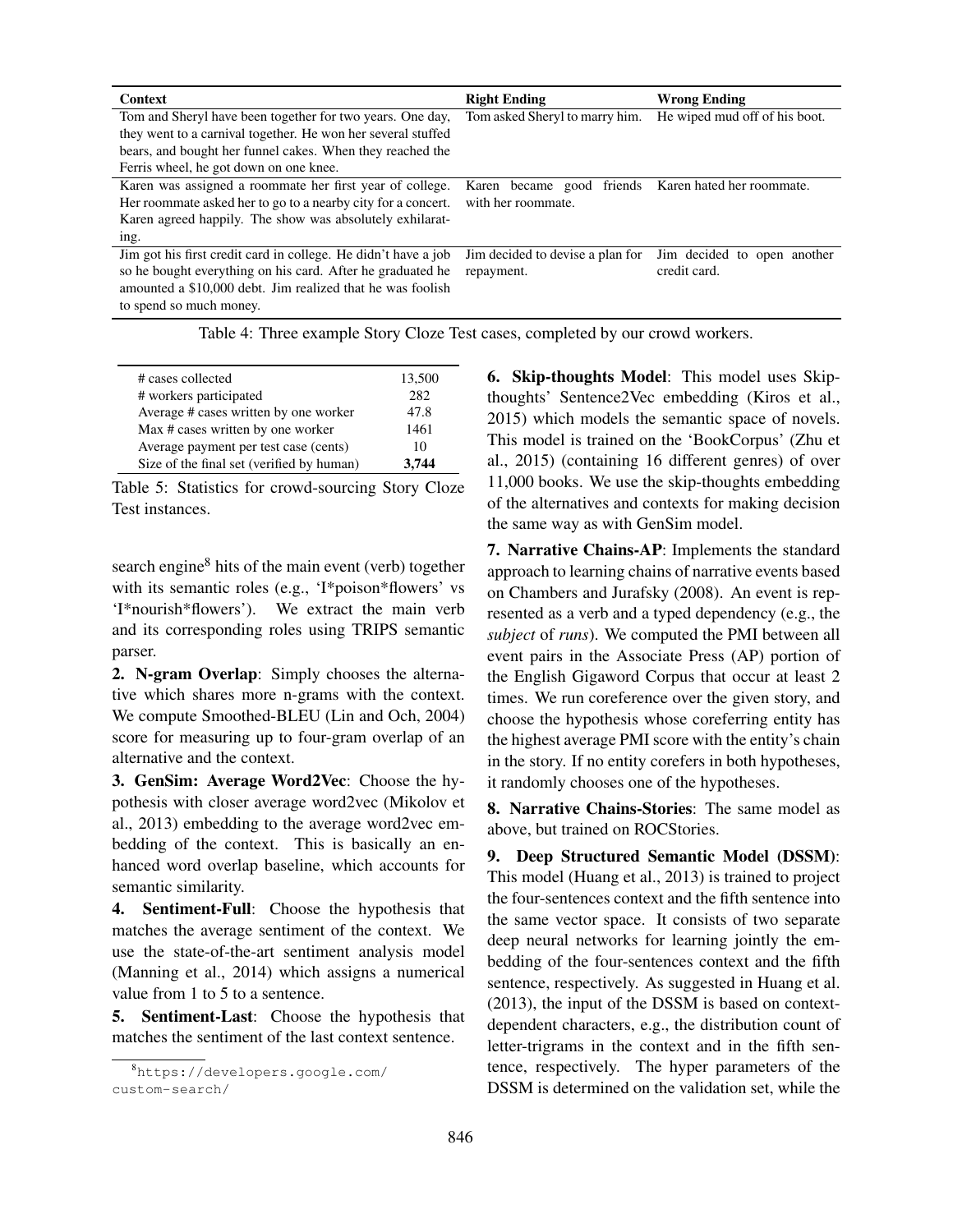

Table 6: The accuracy of various models on The Story Cloze validation and test sets.

model's parameters are trained on the ROCStories corpus. In our experiment, each of the two neural networks in the DSSM has two layers: the dimension of the hidden layer is 1000, and the dimension of the embedding vector is 300. At runtime, this model picks the candidate with the largest cosine similarity between its vector representation and the context's vector representation.

The results of evaluating these models on the Story Cloze validation and test sets are shown in Table 6. The constant-choose-first (51%) and human performance (100%) is also provided for comparison. Note that these sets were doubly verified by human, hence it does not have any boundary cases, resulting in 100% human performance. The DSSM model achieves the highest accuracy, but only 7.2 points higher than constant-choose-first. Error analysis on the narrative chains model shows why this and other event-based language models are not sufficient for the task: often, the final sentences of our stories contain complex events beyond the main verb, such as 'Bill was highly unprepared' or 'He had to go to a homeless shelter'. Event language models only look at the verb and syntactic relation like 'was-object' and 'go-to'. In that sense, going to a homeless shelter is the same as going to the beach. This suggests the requirement of having richer semantic representation for events in narratives. Our proposed Story Cloze Test offers a new challenge to the community.

#### 6 Discussion

There are three core contributions in this paper: (1) a new corpus of commonsense stories, called ROC-Stories, (2) a new evaluation framework to evaluate script/story learners, called Story Cloze Test, and (3) a host of first approaches to tackle this new test framework. ROCStories Corpus is the first crowdsourced corpus of its kind for the community. We have released about 50k stories, as well as validation and test sets for Story Cloze Test. This dataset will eventually grow to 100k stories, which will be released through our website. In order to continue making meaningful progress on this task, although it is possible to keep increasing the size of the training data, we expect the community to develop models that will learn to generalize to unseen commonsense concepts and situations.

The Story Cloze Test proved to be a challenge to all of the models we tested. We believe it will serve as an effective evaluation for both story understanding and script knowledge learners. We encourage the community to benchmark their progress by reporting their results on Story Cloze test set. Compared to the previous Narrative Cloze Test, we found that one of the early models for that task actually performs worse than random guessing. We can conclude that Narrative Cloze test spurred interest in script learning, however, it ultimately does not evaluate deeper knowledge and language understanding.

### Acknowledgments

We would like to thank the amazing crowd workers whose endless hours of daily story writing made this research possible. We thank William de Beaumont and Choh Man Teng for their work on TRIPS parser. We thank Alyson Grealish for her great help in the quality control of our corpus. This work was supported in part by Grant W911NF-15-1-0542 with the US Defense Advanced Research Projects Agency (DARPA), the Army Research Office (ARO) and the Office of Naval Research (ONR). Our data collection effort was sponsored by Nuance Foundation.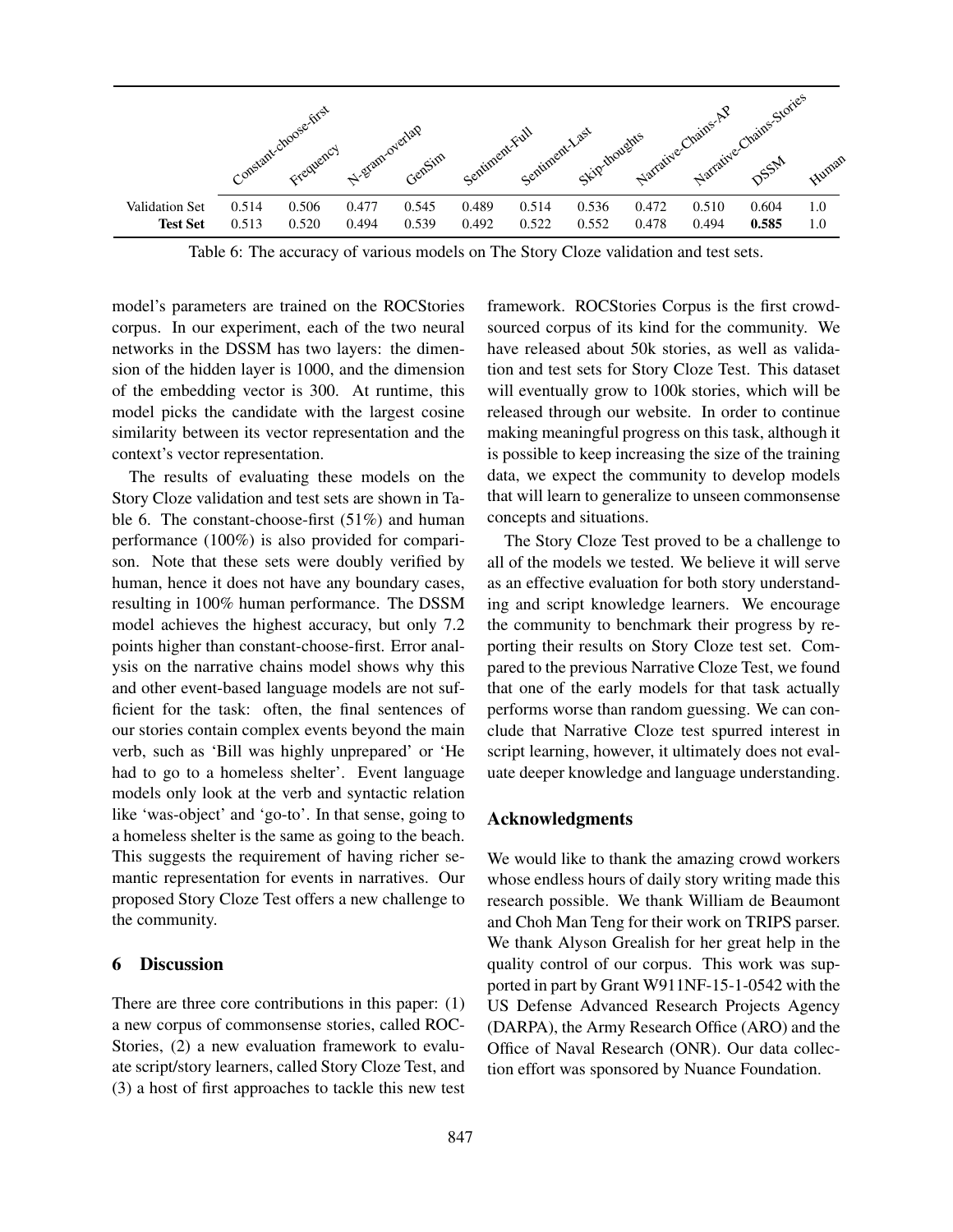#### References

- James F. Allen, Mary Swift, and Will de Beaumont. 2008. Deep semantic analysis of text. In *Proceedings of the 2008 Conference on Semantics in Text Processing*, STEP '08, pages 343–354, Stroudsburg, PA, USA. Association for Computational Linguistics.
- Paul Bailey. 1999. Searching for storiness: Storygeneration from a reader's perspective. In *AAAI Fall Symposium on Narrative Intelligence*.
- Niranjan Balasubramanian, Stephen Soderland, Oren Etzioni Mausam, and Oren Etzioni. 2013. Generating coherent event schemas at scale. In *EMNLP*, pages 1721–1731.
- David Bamman, Brendan OConnor, and Noah Smith. 2013. Learning latent personas of film characters. ACL.
- Samuel R Bowman, Gabor Angeli, Christopher Potts, and Christopher D Manning. 2015. Learning natural language inference from a large annotated corpus. In *Proceedings of the 2015 Conference on Empirical Methods in Natural Language Processing*, pages 632–642, Stroudsburg, PA. Association for Computational Linguistics.
- K. Burton, A. Java, , and I. Soboroff. 2009. The icwsm 2009 spinn3r dataset. In *In Proceedings of the Third Annual Conference on Weblogs and Social Media (ICWSM 2009)*, San Jose, CA.
- Nathanael Chambers and Daniel Jurafsky. 2008. Unsupervised learning of narrative event chains. In Kathleen McKeown, Johanna D. Moore, Simone Teufel, James Allan, and Sadaoki Furui, editors, *ACL*, pages 789–797. The Association for Computer Linguistics.
- Nathanael Chambers and Dan Jurafsky. 2009. Unsupervised learning of narrative schemas and their participants. In *Proceedings of the Joint Conference of the 47th Annual Meeting of the ACL and the 4th International Joint Conference on Natural Language Processing of the AFNLP: Volume 2 - Volume 2*, ACL '09, pages 602–610, Stroudsburg, PA, USA. Association for Computational Linguistics.
- Nathanael Chambers. 2013. Event schema induction with a probabilistic entity-driven model. In *EMNLP*, volume 13, pages 1797–1807.
- Eugene Charniak. 1972. Toward a model of children's story comprehension. December.
- Jackie Cheung, Hoifung Poon, and Lucy Vanderwende. 2013. Probabilistic frame induction. In *ACL*.
- E.M. Forster. 1927. *Aspects of the Novel*. Edward Arnold, London.
- Danilo Giampiccolo, Bernardo Magnini, Ido Dagan, and Bill Dolan. 2007. The third pascal recognizing textual entailment challenge. In *Proceedings of the ACL-PASCAL Workshop on Textual Entailment and Para-*

*phrasing*, RTE '07, pages 1–9, Stroudsburg, PA, USA. ACL.

- Andrew S. Gordon and Reid Swanson. 2009. Identifying Personal Stories in Millions of Weblog Entries. In *Third International Conference on Weblogs and Social Media, Data Challenge Workshop*, San Jose, CA, May.
- Karl Moritz Hermann, Tomas Kocisky, Edward Grefenstette, Lasse Espeholt, Will Kay, Mustafa Suleyman, and Phil Blunsom. 2015. Teaching machines to read and comprehend. In C. Cortes, N. D. Lawrence, D. D. Lee, M. Sugiyama, and R. Garnett, editors, *Advances in Neural Information Processing Systems 28*, pages 1693–1701. Curran Associates, Inc.
- Po-Sen Huang, Xiaodong He, Jianfeng Gao, Li Deng, Alex Acero, and Larry Heck. 2013. Learning deep structured semantic models for web search using clickthrough data. In *Proceedings of the 22Nd ACM International Conference on Information & Knowledge Management*, CIKM '13, pages 2333–2338, New York, NY, USA. ACM.
- Bram Jans, Steven Bethard, Ivan Vulić, and Marie Francine Moens. 2012. Skip n-grams and ranking functions for predicting script events. In *Proceedings of the 13th Conference of the European Chapter of the Association for Computational Linguistics*, pages 336–344. Association for Computational Linguistics.
- Ryan Kiros, Yukun Zhu, Ruslan Salakhutdinov, Richard S Zemel, Antonio Torralba, Raquel Urtasun, and Sanja Fidler. 2015. Skip-thought vectors. *NIPS*.
- Hector J. Levesque. 2011. The winograd schema challenge. In *AAAI Spring Symposium: Logical Formalizations of Commonsense Reasoning*. AAAI.
- Chin-Yew Lin and Franz Josef Och. 2004. Automatic evaluation of machine translation quality using longest common subsequence and skip-bigram statistics. In *Proceedings of the 42Nd Annual Meeting on Association for Computational Linguistics*, ACL '04, Stroudsburg, PA, USA. Association for Computational Linguistics.
- Christopher D. Manning, Mihai Surdeanu, John Bauer, Jenny Finkel, Steven J. Bethard, and David McClosky. 2014. The Stanford CoreNLP natural language processing toolkit. In *Proceedings of 52nd Annual Meeting of the Association for Computational Linguistics: System Demonstrations*, pages 55–60.
- Mehdi Manshadi, Reid Swanson, and Andrew S. Gordon. 2008. Learning a Probabilistic Model of Event Sequences From Internet Weblog Stories. In *21st Conference of the Florida AI Society, Applied Natural Language Processing Track*, Coconut Grove, FL, May.
- Neil McIntyre and Mirella Lapata. 2009. Learning to tell tales: A data-driven approach to story generation. In